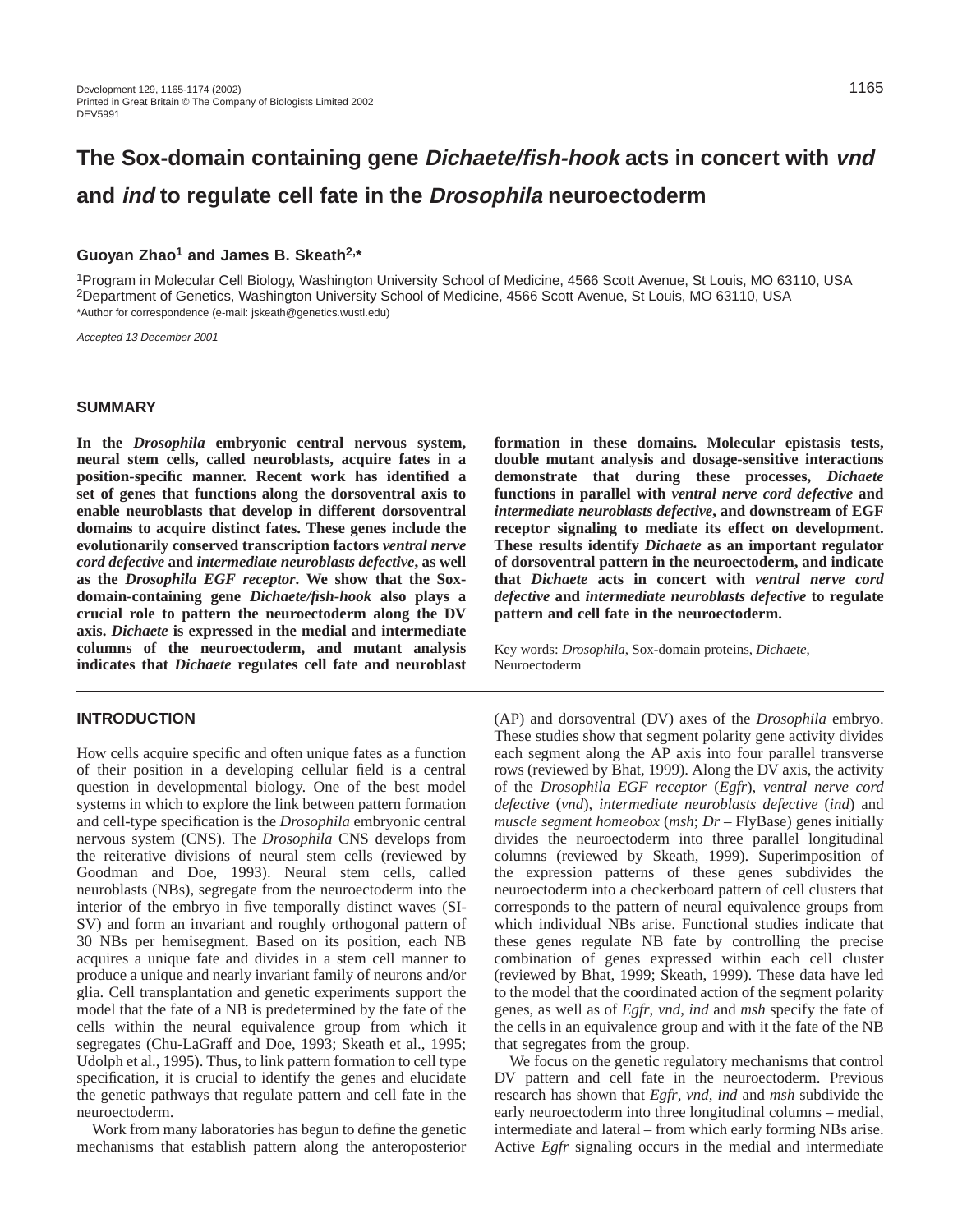#### 1166 G. Zhao and J. B. Skeath

columns prior to the first wave of NB formation and persists in the medial column throughout neurogenesis. *Egfr* activates *ind* expression in the intermediate column and promotes intermediate column NB fates. In addition, *Egfr* acts in the medial column to help specify the individual fates of medial NBs (Skeath, 1998; Udolph et al., 1998; von Ohlen and Doe, 2000; Yagi et al., 1998). *vnd* expression marks the medial neuroectodermal column throughout neurogenesis. *vnd* promotes medial column fates, at least in part by repressing *ind* expression. *vnd* also promotes SI and SII medial NB formation but appears to play only a limited role in SIII-SV medial NB formation (Chu et al., 1998; Jimenez and Campos-Ortega, 1990; McDonald et al., 1998; Skeath et al., 1994; Jimenez et al., 1995). *ind* expression marks the intermediate column during the first two, but not subsequent, waves of NB formation. *ind* promotes the formation and fate of SI and SII intermediate NBs, and represses *msh* expression in the intermediate column (Weiss et al., 1998). *msh* expression marks the lateral column during the first two waves of NB formation. However, *msh* does not affect lateral column gene expression and its function in the lateral column is not well defined (Buescher and Chia, 1997; Isshiki et al., 1997; Skeath, 1999). Despite the well-defined roles *Egfr*, *vnd* and *ind* play in regulating DV pattern and cell fate in the neuroectoderm, existing evidence suggests additional genes regulate these processes. For example, neither *Egfr* nor *ind* is active in the intermediate column after SII NB formation (Skeath, 1998; Weiss et al., 1998), and most late-forming medial column NBs develop normally in *vnd* mutant embryos (Chu et al., 1998; McDonald et al., 1998).

One candidate regulator of DV pattern in the neuroectoderm is the Sox-domain-containing gene *Dichaete* or *fish-hook*. (We refer to the gene as *Dichaete*.) *Dichaete* belongs to the conserved Sox family of high-mobility group domain DNAbinding proteins (Nambu and Nambu, 1996; Russell et al., 1996). Sox proteins regulate the transcription of target genes through their ability to bind DNA and to partner with a wide variety of different transcription factors (Kamachi et al., 2000). Many vertebrate Sox-domain-containing genes are expressed in the neural plate/tube (Cremazy et al., 2000; Wegner, 1999); however, their function in neural development remains unclear. In *Drosophila*, *Dichaete* is initially expressed in seven transverse pair-rule stripes in early embryos, where it regulates segmentation (Nambu and Nambu, 1996). Later, *Dichaete* is activated in the ventral half of the neuroectoderm during gastrulation. Late-stage *Dichaete* mutants exhibit severe defects in CNS development, consistent with *Dichaete* playing a role in DV neural patterning (Nambu and Nambu, 1996). However, the possibility that these defects arise because of a direct role for *Dichaete* in the DV patterning of the neuroectoderm or indirectly as a consequence of the role of *Dichaete* in segmentation was not investigated.

We demonstrate that *Dichaete* plays a crucial role to pattern the neuroectoderm along the DV axis. Our expression studies show that *Dichaete* is expressed in the medial and intermediate neuroectodermal columns throughout all waves of NB formation. Loss-of-function studies indicate that *Dichaete* regulates cell fate and neuroblast formation in the medial and intermediate column. Genetic interactions, as well as molecular epistasis tests, demonstrate that *Dichaete* functions in parallel to *vnd* and *ind*, and downstream of *Egfr* to regulate

pattern and cell fate in the neuroectoderm. Work from vertebrates indicates that Sox-domain-containing proteins regulate transcription by partnering with different transcription factors (Kamachi et al., 2000). Together with results presented here, these data support a model whereby Dichaete physically associates with Vnd and Ind to regulate gene expression and NB formation within the medial and intermediate columns of the neuroectoderm.

## **MATERIALS AND METHODS**

#### **Genetics**

Wild-type patterns of gene expression were examined in Oregon R embryos. Mutant lines used were: *Egfr,* allele *flbIK35* (Clifford and Schupbach, 1994); *indRR108* and *ind16.2* (Weiss et al., 1998); *vnd*∆*<sup>38</sup>* (Chu et al., 1998); *Dichaete87*, *Dichaete96*, provided by John R. Nambu (Mukherjee et al., 2000); and H162, an enhancer trap line inserted into the *seven-up* gene and referred to *as svp-lacZ* (Mlodzik et al., 1990). We used standard genetic means to create fly lines or embryos multiply mutant for the following genes: (1) *Dichaete87 svplacZ*; (2) *Dichaete87 indRR108*; (3) *vnd*<sup>∆</sup>*38; Dichaete87*; (4), *vnd*<sup>∆</sup>*38; flbIK35*; (5) *vnd*<sup>∆</sup>*38; indRR108*; and (6) *vnd*<sup>∆</sup>*38; Dichaete87* and *indRR108.*

#### **Immunohistochemistry of whole mount embryos**

Single- and double-label immunohistochemistry, and RNA in situ analysis were performed as described elsewhere (Skeath, 1998). For the active MAP kinase antibody, we used biotinyl tyramide (NEN Life Science Products) to amplify the signal following the manufacturer's protocol. We used the following antibodies at the indicated dilutions: mouse anti-Achaete (1:3) (Skeath and Carroll, 1991); rabbit anti-*Vnd* (1:10) (McDonald et al., 1998); rabbit anti-Dichaete (1:1000) (Mukherjee et al., 2000); rat anti-Ind (1:250) (Weiss et al., 1998); rabbit anti-Msh (1:600) (Isshiki et al., 1997); rabbit anti-Eve (1:2000) (Frasch et al., 1986); mouse anti-Engrailed 4D9 (1:5) (Patel et al., 1989a); mouse anti-βgal (1:2000; Promega); mouse anti-Pros MR1A (1:3) (Spana and Doe, 1995); and mouse anti-Active MAP kinase (1:2000; Sigma) (Gabay et al., 1996).

# **RESULTS**

## **Genetic identification of additional genes that pattern the neuroectoderm along the DV axis**

*vnd*, *ind* and *Egfr* are key factors that regulate pattern and cell fate along the DV axis of the neuroectoderm. To ask if *Egfr* pathway activity depends on *vnd* or *ind*, we assayed MAPK activity in homozygous *vnd* or *ind* single mutant embryos. In both backgrounds, the initial activation of *Egfr* signaling in the medial and intermediate columns is normal. Thus, in the early neuroectoderm, *Egfr* acts either upstream or in parallel to *vnd* and *ind*. To investigate whether *Egfr* acts upstream of *vnd* or *ind*, we assayed *vnd* and *ind* expression in embryos homozygous mutant for the *Egfr* null allele *flbIK35* (referred to as *Egfr* mutant embryos). *ind* expression is absent in *Egfr* mutant embryos, indicating that *Egfr* activates *ind* expression in the intermediate column (data not shown) (von Ohlen and Doe, 2000). By contrast, *vnd* expression in *Egfr* mutant embryos appears normal through the onset of stage 8 (Fig. 1). However, during stage 8, *vnd* expression begins to dissipate in medial column cells, and by early stage 10 these cells no longer express *vnd* (Fig. 1) (Gabay et al., 1996). Conversely, medial column NBs that form in *Egfr* mutant embryos express *vnd*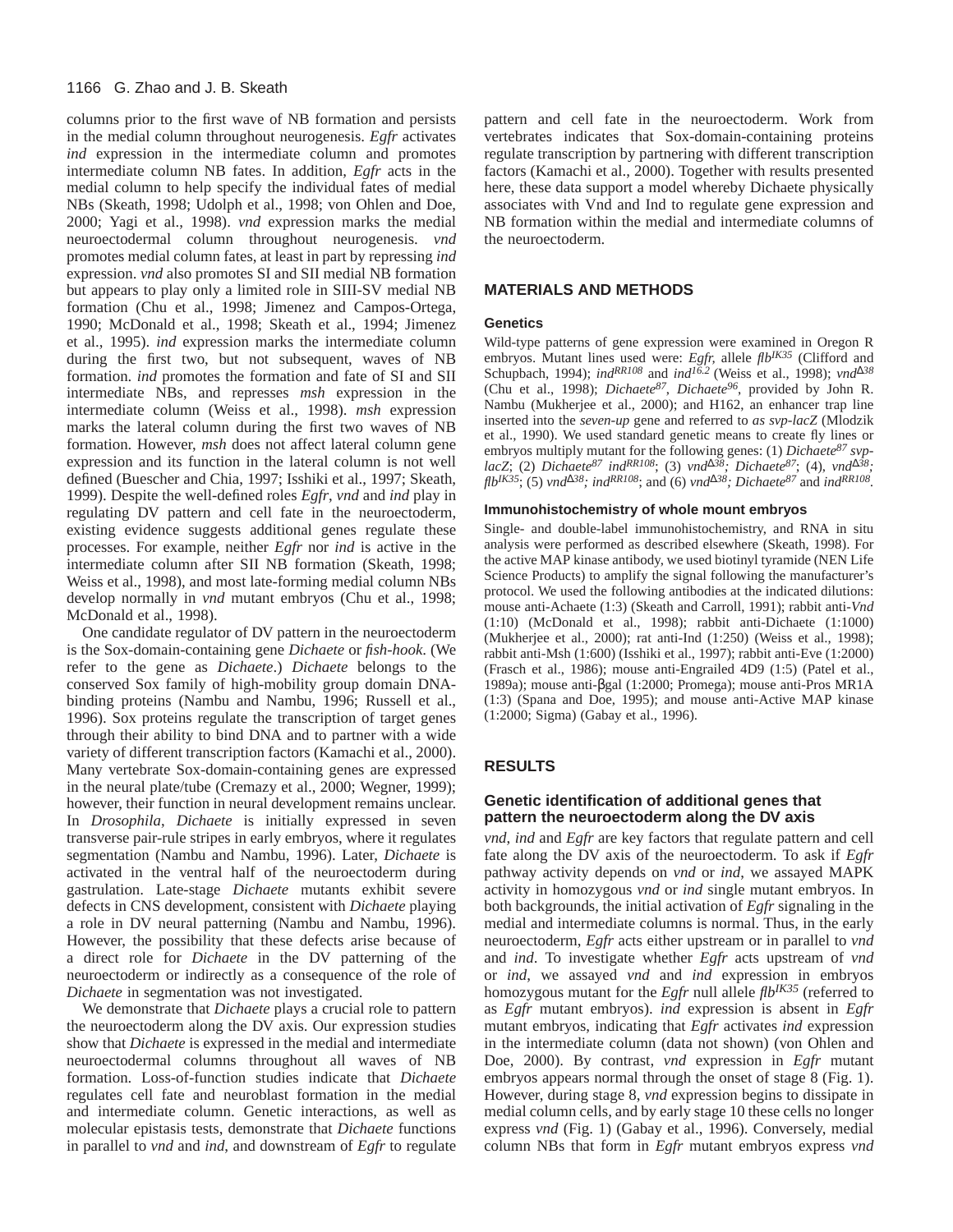normally and retain *vnd* expression throughout embryogenesis (Fig. 1). Thus, *Egfr* functions to maintain *vnd* expression in the neuroectoderm but is dispensable for *vnd* expression in NBs. These data indicate that *Egfr* resides atop the genetic hierarchy known to subdivide the neuroectoderm along the DV axis.

Our results suggest that *Egfr* patterns the neuroectoderm, at least in part, through its regulation of *vnd* and *ind*. To determine if additional genes act downstream of *Egfr* in this process, we compared the phenotypes of embryos singly mutant for *Egfr* and *ind*. We reasoned that if *Egfr* patterns the intermediate column solely through regulation of *ind*, then *Egfr* and *ind* mutant embryos should exhibit identical intermediate column phenotypes. To compare the early CNS phenotypes of *Egfr* and *ind*, we carried out a precise analysis of *msh* expression and the NB pattern. In both cases, *Egfr* exhibits a more severe phenotype than *ind* (Fig. 2). *msh* expression expands more medially in *Egfr* mutant embryos than in *ind* mutant embryos (Fig. 2). In addition, lateral NBs are most often separated from medial NBs by a gap in *ind* mutant embryos, while lateral NBs develop immediately adjacent to medial NBs in *Egfr* mutant embryos (Fig. 2). These data indicate a greater disruption to the intermediate column in *Egfr* mutant embryos than in *ind* mutant embryos. These phenotypic differences are consistent with the presence of additional genes acting downstream of *Egfr* and in parallel to *ind* to control cell fate in the intermediate column. However, *Egfr* maintains *vnd* expression in the neuroectoderm; thus, these data do not exclude the possibility that the differences in phenotype between *Egfr* and *ind* arise due to the late regulation of *vnd* expression by *Egfr*.

To test whether the phenotypic differences between *ind* and *Egfr* mutant embryos are an indirect result of the regulation of *vnd* expression by *Egfr*, we asked whether these differences were equalized in double mutants where *vnd* function is also removed. In *vnd*; *ind* mutant embryos, *msh* is expressed throughout the neuroectoderm, although its expression is higher in the lateral column relative to the medial column (Fig. 2). By contrast, *msh* is expressed at uniformly strong levels throughout the neuroectoderm in *vnd; Egfr* mutant embryos (Fig. 2). Thus, removal of *vnd* and *Egfr* causes a stronger derepression of *msh* in the neuroectoderm than loss of *vnd* and *ind*. These results suggest that additional gene(s) act downstream of *Egfr* and in parallel to *vnd* and *ind* to regulate DV pattern in the neuroectoderm. They also suggest that in the absence of *vnd* and *Egfr* function, the entire neuroectoderm acquires a lateral column fate.

## **Dichaete is expressed in the medial and intermediate neuroectodermal columns**

Based on its restricted expression pattern in the ventral region of the neuroectoderm (Fig. 3) (Nambu and Nambu, 1996), we identified the Sox-domain-containing gene *Dichaete* as a likely candidate to act downstream of *Egfr* to regulate DV pattern in the neuroectoderm. To investigate whether *Dichaete* contributes to neuroectodermal patterning, we first determined the precise limits of *Dichaete* expression in the neuroectoderm using the expression of *msh* and *achaete* (*ac*) to mark different longitudinal columns (Fig. 3 and data not shown). *msh* is expressed in the lateral column; *ac* is expressed in neural equivalence groups (proneural clusters) in the medial and lateral columns of rows 3 and 7. Within the neuroectoderm, *Dichaete* expression begins during stage 7. *Dichaete* is

## Dichaete patterns the Drosophila neuroectoderm 1167

expressed uniformly in the ventral region of the neuroectoderm with a lateral expression boundary that precisely abuts the medial limit of *msh* and *ac* expression in the lateral column (Fig. 3; data not shown). Within the neuroectoderm, *Dichaete* expression is restricted to the medial and intermediate columns through late stage 12, at which point *Dichaete* expression expands to include the entire neuroectoderm (data not shown). Thus, in contrast to the transient presence of *Egfr* and *ind* activity in the intermediate column, *Dichaete* is expressed in the intermediate and medial columns throughout all waves of NB formation.

During our analysis of *Dichaete* expression in the neuroectoderm, we noticed that most medial and intermediate NBs do not express *Dichaete* at detectable levels. To determine the pattern of *Dichaete* expression in neuroblasts we co-labeled wild-type embryos for *Dichaete* and *hunchback*, a marker of all neuroblasts (Kambadur et al., 1998). We observe, in general, that newly formed medial and intermediate column NBs express weak levels of *Dichaete* but that most older NBs in these domains do not express *Dichaete.* Exceptions to this exist, as two conspicuous NBs express *Dichaete* – one in the medial column of row 4 and one in the intermediate column of row 3 (data not shown). These data suggest that newly formed medial and intermediate NBs retain residual *Dichaete* expression from the neuroectoderm but that *Dichaete* expression is downregulated in most medial and intermediate NBs once they form.

In contrast to medial and intermediate NBs, many lateral NBs activate *Dichaete* at specific points in their lineages. NB 7-4 is the first lateral NB to activate *Dichaete* expression during late stage 10 (Fig. 3). *Dichaete* expression in lateral NBs is dynamic. NBs 5-6, NB 2-5 and eventually NB 3-5 express *Dichaete* (Fig. 3; data not shown for NB 3-5). Thus, all medial and intermediate column neuroectodermal cells express *Dichaete* but most medial and intermediate NBs do not express *Dichaete*. Conversely, lateral NBs but not neuroectodermal cells express *Dichaete*. These data are consistent with *Dichaete* regulating cell fate in the medial and intermediate neuroectodermal columns, and at specific points in the lineage of lateral NBs. We focus on the role *Dichaete* plays to regulate DV pattern and cell fate in the medial and intermediate neuroectodermal columns.

## **Dichaete regulates cell fate and NB formation in the medial and intermediate columns**

The restricted expression of *Dichaete* in the medial and intermediate columns suggests that *Dichaete* regulates cell fate and NB formation in this region. However, *Dichaete* mutant embryos exhibit AP patterning defects, owing to an early requirement in segmentation (Nambu and Nambu, 1996). The segmental defects are largely restricted to the abdominal segments; thoracic segments appear largely normal (Soriano and Russell, 1998). These segmentation defects could obscure a role for *Dichaete* during neuroectodermal patterning. Thus, we restricted our analysis of *Dichaete* function in the neuroectoderm to thoracic segments.

To investigate whether *Dichaete* patterns the neuroectoderm, we followed early neural development in embryos mutant for the *Dichaete87* and *Dichaete96* null alleles (Nambu and Nambu, 1996). We first tested whether *Dichaete* regulates gene expression in the neuroectoderm by following *ac* and *msh*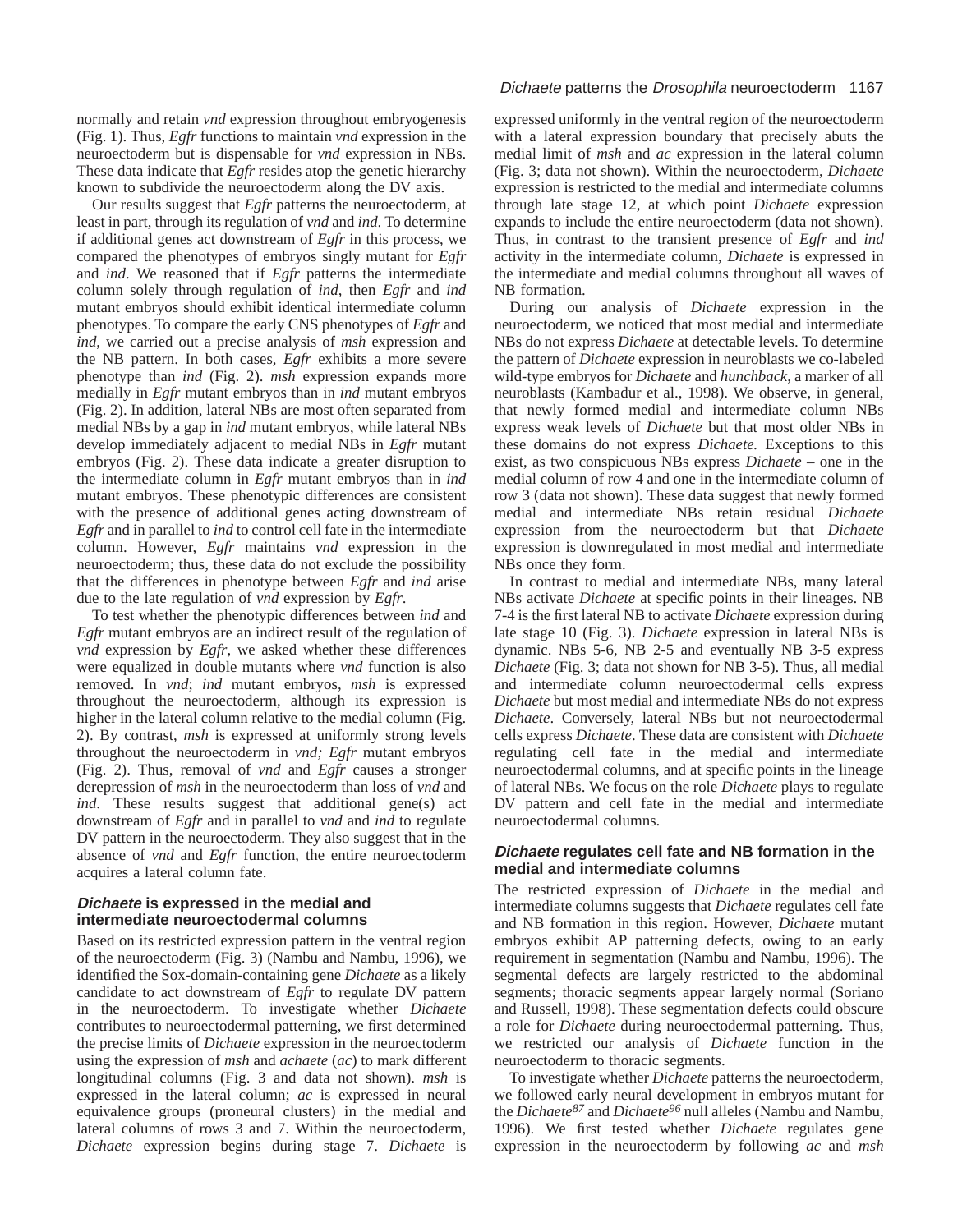#### 1168 G. Zhao and J. B. Skeath



expression. Normally, *ac* is expressed in the medial and lateral, but not intermediate, proneural clusters of rows 3 and 7 during the first wave of NB formation (Fig. 4) (Skeath and Carroll, 1992). In *Dichaete* mutant embryos, we observe a partial derepression of *ac* expression in the intermediate column (Fig. 4). We find that roughly 50% of the cells within the intermediate column of rows 3 and 7 express *ac*. *ac* expression **Fig. 1.** *Egfr* maintains *vnd* expression in the medial column. High magnification ventrolateral and ventral views of wild-type (A,C,E) and *Egfr* (*DER*; B,D,F) embryos labeled for *vnd* expression. Insets in E,F show high-magnification lateral views of *vnd* expression in stage 10 wild-type and *Egfr* embryos. (A,B) During stage 6, *vnd* expression becomes detectable in an approx. six-cell-wide column on either side of the ventral midline in wild-type and *Egfr* embryos. (C) By late stage 8 in wild-type embryos, *vnd* expression narrows to a three-cell-wide column on either side of the ventral midline. These cells identify the medial column and stage 10 embryos (E) maintain this pattern of *vnd* expression. Inset in E shows that neuroectodermal cells (arrow) and NBs (arrowhead) express *vnd.* (D) In *Egfr* mutant embryos, *vnd* expression begins to dissipate in the ventral neuroectoderm by stage 8 (arrows) and by stage 10 (F) *vnd* expression is completely absent from the neuroectoderm. Inset in F shows that NBs (arrowhead) but not neuroectodermal cells (arrow) express *vnd* in *Egfr* mutant embryos. Anterior is towards the left and the line indicates the ventral midline.

in the medial column appears normal, as do the AP limits of *ac* expression in the thoracic segments. In contrast to *ac*, we detect no obvious alterations to *msh* expression in the neuroectoderm (data not shown). As *ac* is a key determinant of neural fate, we interpret its derepression in the intermediate column to indicate that *Dichaete* regulates cell fate in this column. However, our *msh* results indicate that lateral fates are specified normally in *Dichaete* mutant embryos.

*ind* normally represses *ac* expression in the intermediate column, because in *ind* mutant embryos, *ac* expression is completely derepressed within rows 3 and 7 of the intermediate column (Weiss et al., 1998). The *Dichaete* and *ind* phenotypes demonstrate that both genes are necessary for intermediate column fates. To determine if *Dichaete* and *ind* function in a linear pathway to regulate intermediate cell fates, we followed *ind* expression in *Dichaete* mutant embryos and *Dichaete* expression in *ind* mutant embryos. *ind* expression is normal in

**Fig. 2.** *Egfr* regulates DV pattern in the neuroectoderm through genes other than *vnd* and *ind*. Highmagnification ventral views of the neuroectoderm of stage 9 (A-C) and late stage 8 (D-I) wild-type (A,D), *ind* (B,E), *Egfr* (*DER*; C,F), *vnd; ind* (G), *vnd*; *Egfr* (*vnd;DER*; H) and *vnd; Dichaete ind* (I) mutant embryos labeled for NBs (A-C) or *msh* expression (D-I). (A) In wild-type embryos, NBs occupy three columns: medial (m), intermediate (i) and lateral (l). (B) In *ind* embryos, intermediate NBs do not form and medial and lateral NBs are separated by a gap (bracket and arrows). (C) In *Egfr* embryos, intermediate NBs do not form and medial and lateral NBs reside adjacent to each other (arrows). (D) In wild-type embryos, *msh* expression is restricted to the lateral column. (E) In *ind* embryos *msh* expression expands into the intermediate column. (F) In *Egfr* embryos, *msh* expression expands into the intermediate column and partially into the medial column. (G) In *vnd; ind* embryos, *msh* is expressed throughout the neuroectoderm with higher expression laterally (arrowheads) than ventrally (arrows). (H) In *vnd; Egfr* embryos and in (I) *vnd; Dichaete ind* embryos, *msh* is expressed uniformly throughout the neuroectoderm. Anterior is towards the left and the line indicates the ventral midline.

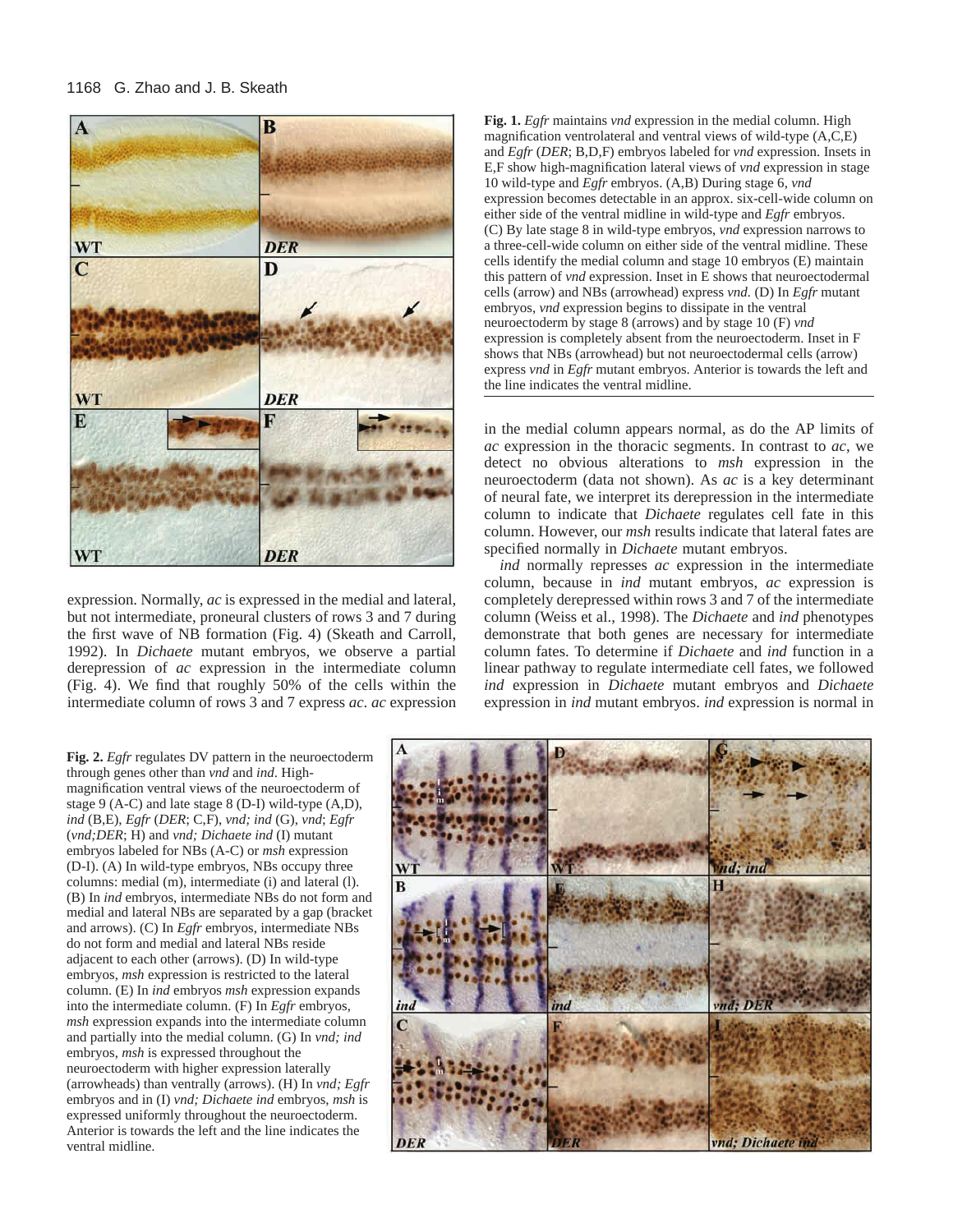

**Fig. 3.** *Dichaete* is expressed in the medial and intermediate neuroectodermal columns and in lateral NBs. Low- (A) and high- (B-D) magnification ventral views of wild-type stage 8 (A,B) or stage 11 (C,D) embryos labeled for *Dichaete* (A), *Dichaete* (green) and *msh* (red) (B), or *Dichaete* (brown) and *engrailed* (blue) (C,D). (A) In wild-type embryos, *Dichaete* is expressed in the ventral region of the neuroectoderm. (B) The lateral limit of *Dichaete* expression abuts precisely the medial limit of *msh* expression in the lateral column (arrows). (C) In early stage 11 embryos, *Dichaete* expression persists in the medial and intermediate columns; however, lateral column NB 7-4 now expresses *Dichaete* (arrowhead). (D) In late stage 11 embryos two additional lateral column NBs (NB 2-5 and NB5-6) express *Dichaete* (arrows). Anterior is towards the left and the line indicates the ventral midline.

*Dichaete* mutant embryos (Fig. 4) and *Dichaete* expression is normal in *ind* mutant embryos (data not shown). Thus, *ind* and *Dichaete* are regulated independently of each other.

Double labeling *Dichaete* mutant embryos for *ac* and *ind*, and double labeling *ind* mutant embryos for *ac* and *Dichaete* revealed an interdependent relationship between *Dichaete* and *ind*. In *Dichaete* mutant embryos, a significant number of row 3 and 7 intermediate column cells and NBs co-expressed *ac* and *ind* – an occurrence never observed in wild-type embryos (Fig. 4). Thus, the ability of *ind* to repress *ac* in the intermediate column requires *Dichaete* activity. Reciprocally, in *ind* mutant embryos, all row 3 and 7 intermediate column cells co-express *ac* and *Dichaete* (data not shown). Thus, the ability of *Dichaete* to repress *ac* in the intermediate column requires *ind* activity.

Next, we assayed whether *Dichaete* regulates NB formation in the medial and intermediate columns. To do this, we followed the development of individual NBs using a panel of molecular markers that identify specific NBs or their progeny (Doe, 1992; Kambadur et al., 1998; Patel et al., 1989b). We used *Svp-lacZ* to label the medial column SI NBs 5-2 and 7-1, as well as SIII NB 4-1; *castor* expression to label the medial column SIII NB 6-1; and *eve* expression to label the first-born progeny of SI medial column NBs 1- 1 and 7-1, and of SII intermediate column NB 4-2. In *Dichaete* mutant embryos, NBs 1-1 (99% formation; *n*=200), 5-2 (99.6%; *n*=226) and 7-1 (97.8%; *n*=226) develop normally. Thus, SI medial column NBs form normally in the absence of *Dichaete* function. By contrast, we observe



**Fig. 4.** *Dichaete* regulates cell fate in the intermediate column. Highmagnification ventral views of stage 9 wild-type (A-C), *Dichaete* (D-F) and *Dichaete ind/ Dichaete +* (G,H) mutant embryos labeled for *ac* (A,D,G) or *ac* (red) and *ind* (green; B,C,E,F,H). (A) In wildtype embryos *ac* is expressed in proneural cell clusters in the medial and lateral but not intermediate (arrows) columns of rows 3 and 7. (B,C) Normally, the expression of *ind* and *ac* is mutually exclusive in the neuroectoderm (arrows, B) and NBs (arrows, C). (D-F) In *Dichaete* embryos, *ac* expression is partially derepressed in the intermediate column (arrows, D) and intermediate column neuroectodermal cells (arrows, E) and NBs (arrows, F) inappropriately co-express *ac* and *ind*. (G,H) In *Dichaete* embryos heterozygous for *ind, ac* expression is strongly derepressed in the intermediate column (arrows, G) and *ac* and *ind* expression again colocalize in intermediate column neuroectodermal cells (arrows, H). Anterior is towards the left and the line indicates the ventral midline.

defects in the formation of SII and SIII NBs in *Dichaete* mutants (Fig. 5; Table 1). For example, we fail to detect a Svp-*lacZ*-positive NB 4-1 in 30.9% of thoracic hemisegments (*n*=256) or a Castor-positive NB 6-1 in 7.9% of hemisegments (*n*=240). In addition, we fail to detect an Eve-positive RP2 neuron in 12.9% of hemisegments (*n*=210), suggesting the absence of NB 4-2 in these hemisegments. Together with our expression analyses, these phenotypic studies demonstrate that *Dichaete* acts in the neuroectoderm to promote the formation of late-forming NBs in the medial and intermediate columns.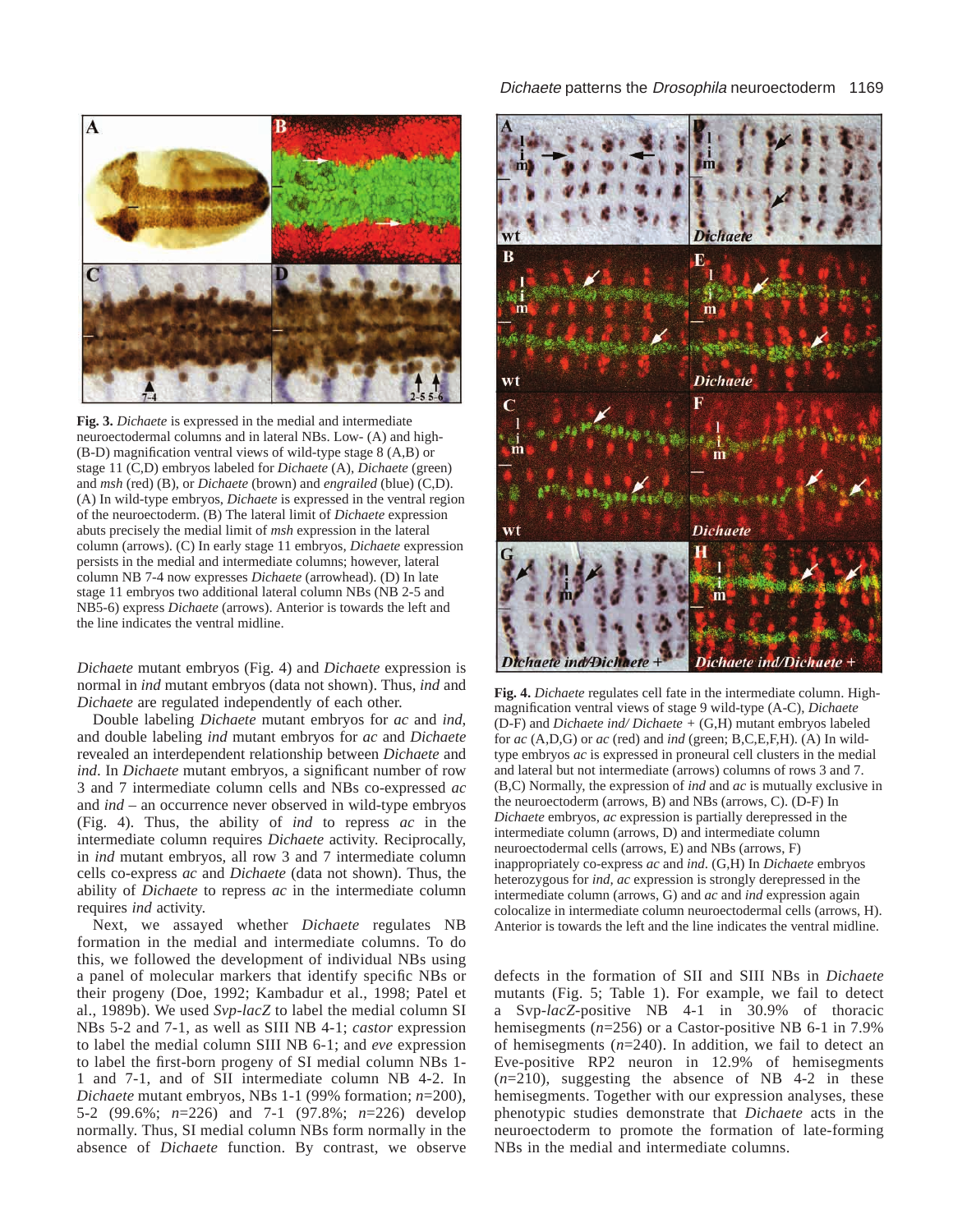| Genotype                             | Loss of NB $6-1$ |                  | Loss of NB 4-1 |                  |                                                                       | Loss of RP2 |                  |
|--------------------------------------|------------------|------------------|----------------|------------------|-----------------------------------------------------------------------|-------------|------------------|
|                                      | % Castor         | $\boldsymbol{n}$ | % Svp-lacZ     | $\boldsymbol{n}$ | Genotype                                                              | % Eve       | $\boldsymbol{n}$ |
|                                      |                  | 250              | 3.6            | 248              | Wild type                                                             |             | 172              |
| Wild type<br>$vnd^{\Delta 38}$       | 64.5             | 276              | 60.7           | 168              | $ind^{RR108}$                                                         | 100         | 144              |
| Dichaete <sup>87</sup>               | 7.9              | 240              | 30.9           | 256              | Dichaete <sup>87</sup>                                                | 12.9        | 210              |
| vnd $\Delta^{38}$ ; Dichaete $^{87}$ | 90.9             | 132              | 89.2           | 102              | Dichaete <sup>87</sup> ind <sup>RR108</sup> /Dichaete <sup>87</sup> + | 36.4        | 250              |
|                                      |                  |                  |                |                  | Dichaete <sup>87</sup> ind <sup>16.2</sup> /Dichaete <sup>87</sup> +  | 42.4        | 250              |

**Table 1.** *Dichaete* **interacts genetically with** *vnd* **and** *ind*

## **Dichaete acts downstream of Egfr and in parallel to vnd and ind in the neuroectoderm**

Our loss of function analyses identify *Dichaete* as a regulator of DV pattern and cell fate in the neuroectoderm. To place *Dichaete* within the known genetic regulatory hierarchy that governs DV pattern in the neuroectoderm, we performed systematic molecular epistasis tests for *Dichaete*, *ind*, *vnd* and *Egfr*. Initially, we assayed *vnd* and *ind* expression, as well as *Egfr* activity in *Dichaete* mutant embryos. *Dichaete* mutant embryos exhibit no obvious defects to the expression of *vnd* or *ind*, or the activity of *Egfr* (Fig. 4; data not shown). Thus, *Egfr*, *vnd* and *ind* function upstream or in parallel to *Dichaete*.

To investigate whether *Egfr*, *vnd* or *ind* regulate *Dichaete*, we assayed *Dichaete* expression in embryos mutant for each gene. We observe no alterations to the initial pattern of *Dichaete* expression in *vnd* or *ind* mutants, or in embryos doubly mutant for *vnd* and *ind* (Fig. 6). *Dichaete* expression remains normal in *ind* mutant embryos throughout embryogenesis. However, by stage 11 in *vnd* and *vnd*; *ind* mutant embryos *Dichaete* expression narrows inappropriately to an irregularly patterned stripe two-to-four cells wide immediately adjacent to the ventral midline (Fig. 6). These results show that *Dichaete* is regulated independently of *ind* and is activated independently of *vnd*, but that *vnd* helps maintain *Dichaete* expression in the neuroectoderm.

In contrast to *vnd* and *ind*, the initial pattern of *Dichaete* in *Egfr* mutant embryos is greatly reduced in the intermediate column and moderately reduced in the medial column during early neurogenesis (stage 8; Fig. 6). By stage 11, *Dichaete* expression narrows inappropriately to a thin and irregular stripe zero-to-three cells wide immediately adjacent to the ventral midline; *Dichaete* expression in the ventral midline is normal (Fig. 6). These data identify *Egfr* as a key positive regulator of *Dichaete* in the neuroectoderm, and indicate that at least one other gene acts with *Egfr* to activate *Dichaete* expression in the medial column.

To investigate whether *vnd* acts with *Egfr* to promote *Dichaete* expression in the medial column, we followed *Dichaete* expression in *vnd*; *Egfr* mutant embryos. The initial pattern of *Dichaete* in these embryos is the same as that observed in *Egfr* mutant embryos (Fig. 6). However, by stage 11, *Dichaete* expression is completely absent from the neuroectoderm, although *Dichaete* expression is normal in the ventral midline. These results indicate that *vnd* and *Egfr* collaborate to maintain *Dichaete* expression in the neuroectoderm.

To determine if *Egfr* activity is sufficient to activate *Dichaete* expression, we used the GAL4/UAS system (Brand and Perrimon, 1993) to activate *Egfr* signaling throughout the early *Drosophila* embryo. Ubiquitous *Egfr* signaling activates *Dichaete* expression throughout the neuroectoderm but not in

the dorsal ectoderm (data not shown). Thus, *Egfr* is necessary and sufficient to activate *Dichaete* in the neuroectoderm. However, in the dorsal ectoderm, either factors exist that inhibit the ability of *Egfr* to activate *Dichaete* or this domain lacks cofactors required for *Egfr* to activate *Dichaete*. Our molecular epistasis tests place *Egfr* upstream of *Dichaete* and indicate that *vnd*, *ind* and *Dichaete* function largely in parallel to regulate pattern and cell fate in the neuroectoderm.

# **Dichaete interacts genetically with vnd and ind to regulate cell fate in the neuroectoderm**

The parallel genetic activities of *Dichaete*, *vnd* and *ind*, the coexpression of *Dichaete* with *vnd* and *ind*, and the similarity of the early *Dichaete* CNS phenotype to those of *vnd* and *ind* (Chu et al., 1998; McDonald et al., 1998; Weiss et al., 1998) led us to test whether *Dichaete* interacted genetically with *vnd* and *ind*. To ascertain whether *Dichaete* interacted with *vnd* we made *vnd*; *Dichaete* double mutants and assayed the formation of medial column SIII NBs 4-1 and 6-1. In *Dichaete* mutant embryos, NBs 4-1 and 6-1 formed in 69.1% (*n*=256) and in 92.1% (*n*=240) of hemisegments, respectively (Fig. 5; Table 1). Although a previous report indicated little to no effect of *vnd* function on SIII-SV NB formation (Chu et al., 1998), in *vnd* mutant embryos we found that NBs 4-1 and 6-1 formed in 39.3% (*n*=168) and 35.5% (*n*=276) of hemisegments, respectively (Fig. 5; Table 1). In *vnd*; *Dichaete* mutant embryos NBs 4-1 and 6-1 formed in 10.8% (*n*=102) and 9.1% (*n*=132) of hemisegments, respectively (Fig. 5; Table 1). The increased defects in NB formation in *vnd*; *Dichaete* mutant embryos relative to either single mutant confirms that *Dichaete* and *vnd* do not act in a linear pathway to regulate NB formation, rather they demonstrate that *Dichaete* and *vnd* function in parallel to control NB formation in the medial column.

We should note that defects in NB formation in *vnd; Dichaete* mutant embryos are more severe than would be expected if these genes function independently. For example, if two genes act independently to promote NB formation then the frequency of NB formation in the double mutant would be the product of the individual probabilities that the indicated NB will form in each single mutant. Thus, if *vnd* and *Dichaete* function independently, we would expect NB 4-1 to form 27.2% of the time (0.393×0.691=0.272) and NB 6-1 to form 32.7% of the time (0.355×0.921=0.327) in *vnd; Dichaete* mutant embryos. However, NBs 4-1 and 6-1 form ~10% of the time in *vnd*; *Dichaete* mutant embryos – roughly threefold more severe than predicted for independently acting genes. These results reveal a genetic interaction between *Dichaete* and *vnd*. Furthermore, we interpret these results to suggest that the activities of *vnd* and *Dichaete* are more convergent than parallel with respect to NB formation.

Next, we tested for genetic interactions between *Dichaete*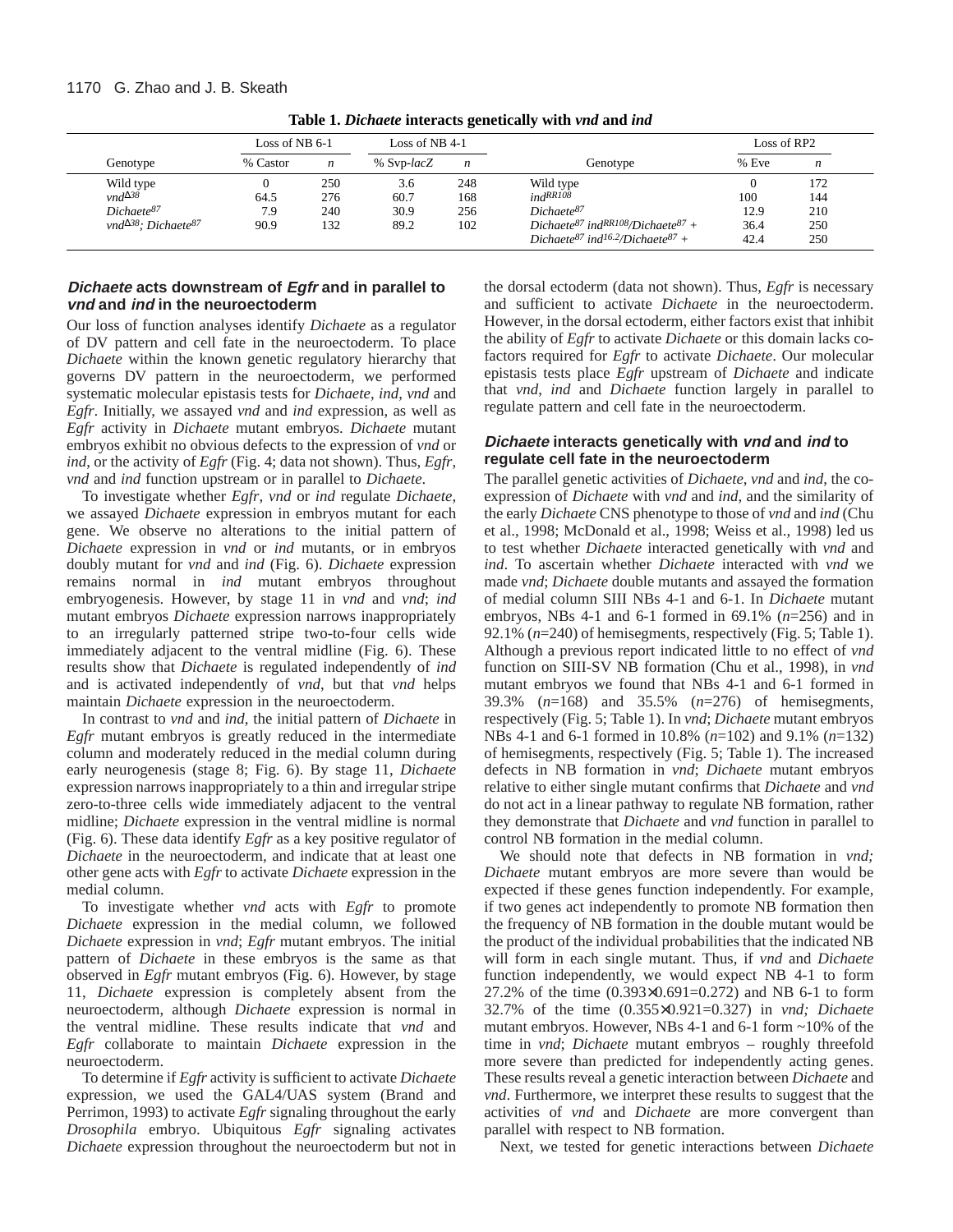and *ind*. The partial derepression of *ac* expression and the incomplete loss of an Eve-positive RP2 neuron are the most sensitive assays for *Dichaete* function in the intermediate column. However, strong alleles of *ind* cause a complete derepression of *ac* expression, and a complete loss of RP2 neurons in this domain (Weiss et al., 1998). Thus, an analysis of *Dichaete ind* double mutant embryos using these markers would be uninformative. To circumvent this problem, we tested whether *ind* dominantly enhances the *Dichaete* intermediate column *ac* and RP2 phenotypes. Embryos heterozygous for *ind* exhibit wild-type *ac* expression and RP2 formation. However, *Dichaete ind/Dichaete +* mutant embryos exhibit enhanced derepression of *ac* expression and an approximately threefold enhancement of the RP2 loss phenotype relative to *Dichaete* mutant embryos (Fig. 4; Table 1). The dominant enhancement of the *Dichaete* phenotype by *ind* reveals a genetic interaction between *Dichaete* and *ind*.

Our initial interest in *Dichaete* arose from our observation that *vnd*; *Egfr* mutant embryos exhibit a more severe neuroectodermal phenotype than *vnd*; *ind* mutant embryos. This suggested that at least one other gene acts downstream of *Egfr*, and in parallel to *vnd* and *ind* to pattern the early neuroectoderm and led to our analysis of *Dichaete*. To determine if the continued function of *Dichaete* in *vnd*; *ind* mutant embryos can explain the phenotypic differences between *vnd*; *ind* and *vnd*; *Egfr* mutant embryos, we followed *msh* expression in *vnd*; *Dichaete ind* triple mutant embryos. In this background, we observe a complete and uniform derepression of *msh* expression throughout the neuroectoderm (Fig. 2). The *msh* phenotype of *vnd*; *Dichaete ind* embryos is essentially identical to that of *vnd*; *Egfr* embryos, and more severe than that of *vnd*; *ind* embryos (Fig. 2). Thus, with respect to *msh* expression the difference between the *vnd; ind* and *vnd; Egfr* mutant phenotypes appears to result from the persistent function of *Dichaete* in *vnd; ind* mutant embryos.

# **DISCUSSION**

Prior work has underlined the pivotal role *Egfr*, *vnd* and *ind* play to regulate DV pattern and cell-fate in the neuroectoderm (reviewed by Skeath, 1999). The results in this paper indicate that additional genes act with this genetic trio to pattern the neuroectoderm. We identified *Dichaete* as a key regulator of DV pattern in the neuroectoderm. *Dichaete* is expressed in the medial and intermediate columns and regulates cell fate and NB formation in these domains. Within the neuroectoderm, *Dichaete* acts downstream of *Egfr* and in parallel to *vnd* and *ind* (Fig. 7). Together with biochemical research on Soxdomain-containing genes in vertebrates (reviewed by Kamachi et al., 2000) our work supports a model (Fig. 7) in which Dichaete protein physically associates with Vnd and Ind to regulate target gene expression and NB formation in distinct neuroectodermal columns.

Our interest in *Dichaete* arose owing to our observation that removal of *vnd* and *Egfr* function caused a stronger derepression of *msh* expression in the neuroectoderm than removal of *vnd* and *ind* function. These results contrast slightly with previous research that did not identify a phenotypic difference between *vnd*; *ind* and *vnd*; *Egfr* mutant embryos (von Ohlen and Doe, 2000). This work analyzed *msh*

### Dichaete patterns the Drosophila neuroectoderm 1171

expression in the neuroectoderm at a later stage (late stage 9) than ours. At late stage 9, we also observe identical alterations to *msh* expression in *vnd; ind* mutant embryos relative to *vnd; Egfr* mutant embryos. However, the *msh* expression pattern is dynamic – rapidly changing from uniform expression in the lateral column during stage 8 to a segmentally modulated pattern of cell clusters located within the lateral half of the neuroectoderm by stage 10. We attribute the differences in our observations to the different stages used to assay the effects of *vnd*, *ind* and *Egfr* on neuroectodermal development in the two studies.

## **Dichaete exhibits region specific functions in the neuroectoderm**

*Dichaete* is expressed and regulates cell fate in the medial and intermediate neuroectodermal columns. However, *Dichaete* carries out distinct functions in each domain: *Dichaete* represses *ac* expression in the intermediate column but has no effect on *ac* expression in the medial column where *Dichaete* and *ac* are co-expressed.

How might *Dichaete* exhibit region specific effects on putative target genes? Work from vertebrate systems suggests that individual Sox-domain-containing proteins exhibit a widespread ability to partner with different transcription factors (reviewed by Kamachi et al., 2000). Thus, Dichaete protein could exhibit column-specific functions via its association with different transcription factors in different domains. The formation of distinct protein complexes containing Fish could alter the output of Fish activity in at least two ways. Different protein complexes that contain Fish could exhibit different effects on transcription: repression versus activation. Alternatively, different Fish-containing protein complexes could exhibit distinct DNA-binding properties and therefore bind distinct recognition sites. These two possibilities are not mutually exclusive, and different Fish-containing protein complexes may both bind different recognition sites and exert different transcriptional effects on target genes.

Examples of both forms of regulation are known. In the early *Drosophila* embryo, the transcription factor Dorsal activates one set of target genes ventrally and represses a distinct set dorsally (Jiang et al., 1993). On its own, Dorsal functions as a transcriptional activator. However, in the dorsal region of the embryo, the interaction of Dorsal with a co-factor that binds to adjacent sites on target promoters converts Dorsal to a repressor. Although less well-defined mechanistically, the vertebrate Sox2 protein appears capable of activating or repressing target gene expression depending on cell-type and the target promoter (Botquin et al., 1998). In addition, work on vertebrate Sox domain proteins indicates that the composition of Sox-protein containing complexes modulates the DNA-binding specificity of these complexes. For example, in lens cells, Sox2 interacts with the DNA-binding factor δEF3 and binds to a bipartite recognition site on the δ-crystallin enhancer (Kamachi et al., 1998; Kamachi et al., 1999). In embryonic stem cells, Sox2 interacts with Oct3/4 and binds to a different recognition site in the Fgf4 minimal enhancer (Ambrosetti et al., 1997). In both enhancers, Sox2 binds to the same individual sequence. However, the specificity for the entire recognition site in one enhancer over the other arises as a consequence of the interaction of Sox2 with different transcription factors in different cell types and the distinct DNA-binding preferences of the entire complex.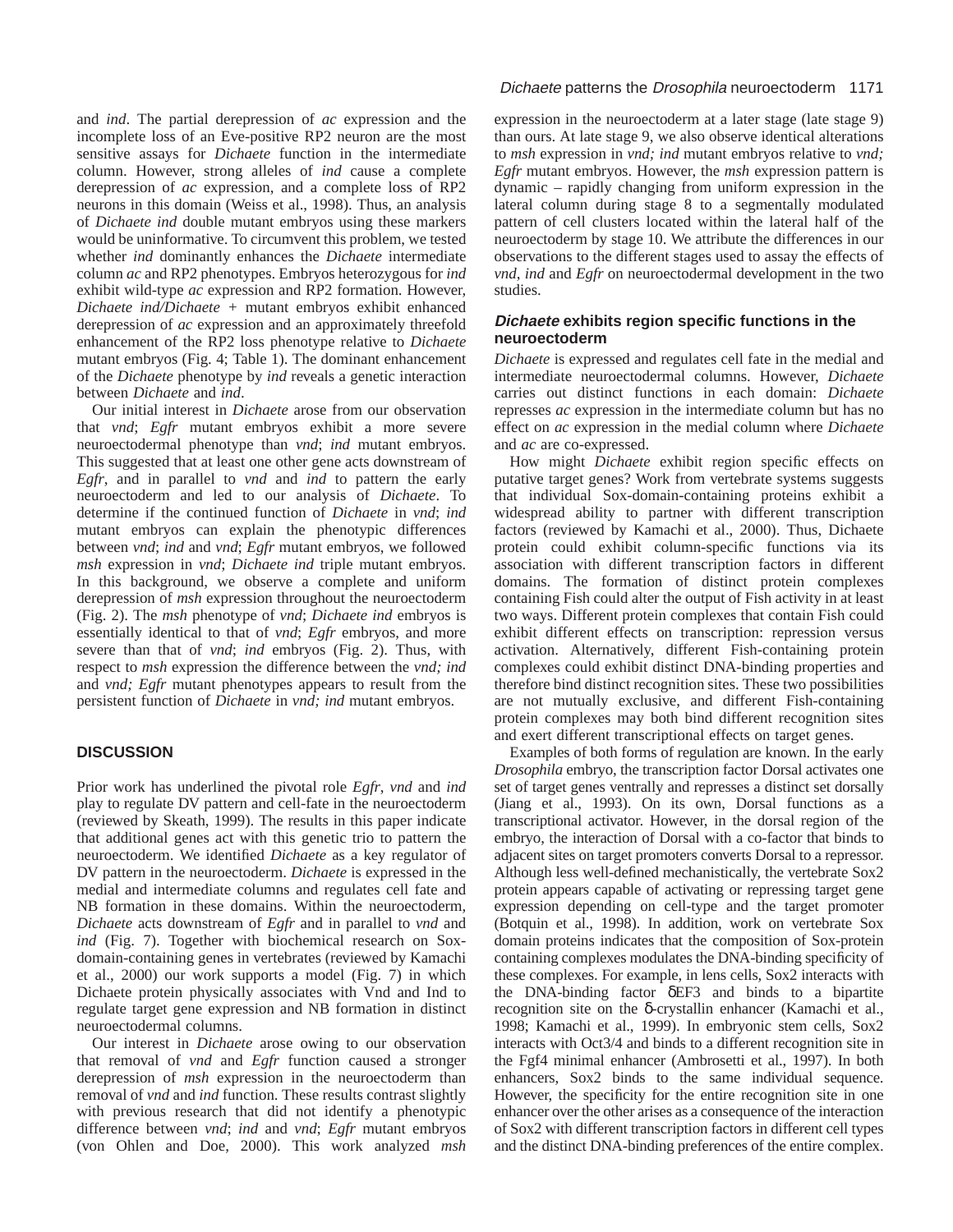

**Fig. 5.** *Dichaete* regulates NB formation. High-magnification ventral views of stage 11 wild-type (A), *Dichaete* (B), *vnd* (C) and *vnd*; *Dichaete* (D) embryos labeled for Castor protein. (A) At stage 11 in wild-type embryos, a Castor-positive NB 6-1 forms in every hemisegment (arrows). (B) In *Dichaete* mutant embryos NB 6-1 forms in most hemisegments (arrows indicate Castor-positive NB6-1; arrowheads indicate the absence of NB6-1). (C) In *vnd* mutant embryos NB 6-1 forms in roughly one-third of all hemisegments (arrows); arrowhead indicates the absence of NB6-1. (D) In *vnd; Dichaete* double mutant embryos, NB 6-1 rarely forms (arrow); arrowheads indicate the absence of NB 6-1. Anterior is towards the left and the line indicates the ventral midline.

Based on these data, we expect *Dichaete* to associate with different transcription factors in the medial and intermediate columns to carry out its column-specific effects on target genes. The results in this paper identify Vnd and Ind as excellent candidates to be column-specific factors that associate with Dichaete and enable Dichaete to regulate transcription in a region specific manner. First, Dichaete is coexpressed with Vnd in the medial column and Ind in the intermediate column. Second, the neuroectodermal *Dichaete* mutant phenotype is similar to those of *vnd* and *ind*. Third, *Dichaete* functions in parallel to *vnd* and *ind* in the neuroectoderm. Fourth, *Dichaete* exhibits dose-sensitive interactions with *ind* and genetic interactions with *vnd* – consistent with these proteins interacting physically. Based on these data, we speculate that physical interactions between Dichaete and Vnd in the medial column and Dichaete and Ind in the intermediate column mediate the ability of distinct Dichaete protein complexes to bind to and to activate or to repress distinct target genes (Fig. 7). Validation of this model awaits the determination of whether Dichaete associates with Vnd or Ind, and how these proteins regulate target gene activity. However, recent results provide precedence for the model as genetic interactions between *Dichaete*, *single-minded* and *drifter* during midline development in the *Drosophila* CNS led to experiments that showed Dichaete physically associates with the Single-minded and Drifter proteins (Ma et al., 2000).

#### **Do additional genes pattern the DV extent of the neuroectoderm?**

Our results place *Dichaete* within the known genetic regulatory hierarchy that controls pattern and cell fate along the DV extent of the neuroectoderm (Fig. 7). In the future, we expect many



**Fig. 6.** *Egfr* regulates *Dichaete* expression in the neuroectoderm. (A-D) Ventrolateral views of whole-mount stage 8 (A-D) and highmagnification ventral views of stage 11 (E-H) wild-type (A,E), *vnd* (B,F), *Egfr* (*DER*; C,G) and *vnd; Egfr* (*vnd; DER*; D,H) mutant embryos labeled for *Dichaete*. (A) In stage 8 wild-type embryos *Dichaete* is expressed in the medial and intermediate columns. (B) In *vnd* embryos, *Dichaete* expression is normal during stage 8. (C,D) In stage 8 in *Egfr* (C) or *vnd; Egfr* (D) embryos, *Dichaete* expression is strongly reduced in the intermediate column and moderately reduced in the medial column. (E) In stage 11 wild-type embryos, *Dichaete* is expressed in the medial and intermediate columns, and in one or more lateral column NBs. (F) In stage 11 *vnd* embryos, *Dichaete* is expressed in an irregular stripe two-to-four cells wide immediately adjacent to and on either side of the ventral midline (arrows). (G) In stage 11 *Egfr* embryos, *Dichaete* is expressed in an irregular stripe of cells zero to three cells wide immediately adjacent to and on either side of the midline (arrows). (H) In stage 11 *vnd; Egfr* embryos, *Dichaete* is not expressed in the neuroectoderm but is expressed in the ventral midline (arrowhead) and lateral NBs. Anterior is towards the left; white arrowheads (A-D) and lines (E-H) indicate ventral midline.

additional genes to join this pathway. For example, the Soxdomain-containing gene *sox-neuro* is expressed throughout the entire neuroectoderm (Cremazy et al., 2000) and it may exhibit region-specific effects in the neuroectoderm in a manner similar to that proposed by us for *Dichaete*. In addition, the Ras-pathway antagonist *yan* is expressed in the lateral half of the neuroectoderm during early neurogenesis and may help regulate pattern and cell fate in this domain (G. Z. and J. B. S., unpublished). A complete understanding of the genetic and molecular mechanisms that pattern the neuroectoderm requires the identification of all such genes and the elucidation of how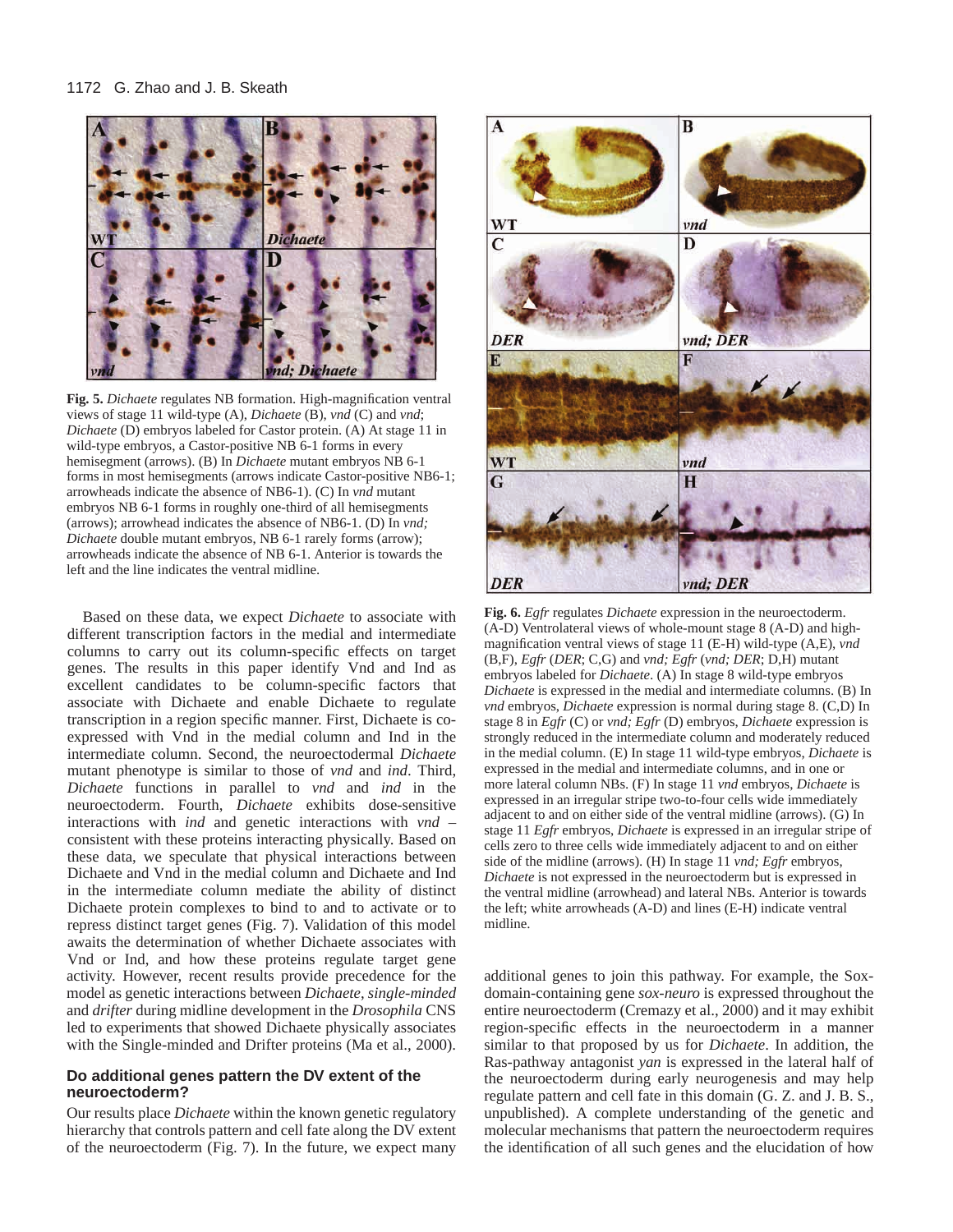**Fig. 7.** The genetic regulatory hierarchy that regulates DV pattern in the neuroectoderm (left) and the molecular pathway through which *Dichaete, vnd* and *ind* might regulate target gene expression (right). Left: *Egfr* stands atop the genetic pathway that regulates DV pattern in the neuroectoderm. *Egfr* activates *ind* in the intermediate column and *Dichaete* in the medial and intermediate columns, while maintaining *vnd* expression in the medial column. *vnd* is activated independently of *Egfr* and plays a supporting role in regulating *Dichaete* expression. *Dichaete* activity appears to converge with that of



*vnd* in the medial column and that of *ind* in the intermediate column to regulate DV pattern and cell fate. Right: a model that proposes that physical interactions between Dichaete and Vnd, as well as Dichaete and Ind, mediate the ability of Dichaete to carry out distinct function in different columns. Other proteins (X/Y) are likely required in these processes.

these genes interact to regulate cell fate along the DV axis of the neuroectoderm.

#### **Phylogenetic conservation of DV patterning in the CNS**

As first noted by D'Alessio and Frasch (D'Alessio and Frasch, 1996), there is a remarkable conservation of gene expression patterns along the DV axis of the *Drosophila* neuroectoderm and the vertebrate neural tube. Members of the vertebrate *vnd*/Nkx2.2 gene family are expressed and control cell fate within the ventral/medial domain of the neural tube (Pabst et al., 1998; Price et al., 1992). *Gsh1* and *Gsh2*, the vertebrate homologs of *ind*, are expressed in an intermediate position in the neural tube (Hsieh-Li et al., 1995; Valerius et al., 1995), while murine orthologs of *msh* are expressed in the most lateral region of the neural tube (Davidson, 1995).

The expression patterns of Sox-domain-containing genes in the *Drosophila* neuroectoderm and the vertebrate neural tube are also similar. For example, most vertebrate Sox genes are expressed throughout the entire neural plate (Wegner, 1999) similar to the expression of *sox-neuro* throughout the *Drosophila* neuroectoderm (Cremazy et al., 2000). In addition, chick Sox21 expression is expressed in the ventral half of the early vertebrate neural tube (Rex et al., 1997) – reminiscent of the *Dichaete* expression pattern. In the vertebrate neural tube, Sox domain proteins are likely to exhibit region specific effects via their interaction with transcription factors expressed in spatially restricted patterns. The proteins encoded by the *Nkx2*.*2*, *Gsh1*/*2* and Msx genes are excellent candidates to interact with Sox proteins in this context. Future research in both flies and vertebrates will identify the partners of Sox proteins and the precise molecular mechanisms through which Sox-protein-containing complexes regulate pattern and cell fate in developing nervous systems. As this research progresses, it will be exciting to see the extent of conservation as well as divergence between the molecular logic employed by Sox proteins and their cohorts in *Drosophila* and vertebrates to regulate neural development.

We are especially grateful to John Nambu for helpful discussions, and for providing *Dichaete* mutant alleles and anti-Dichaete antibody. We thank Alan Michelson, Ward Odenwald, Eric Spana, Harald Vaessin, Tonia von Ohlen, Chris Doe, Dervla Mellerick-Dressler,

Kalpana White, Daniel St Johnston and the Developmental Studies Hybridoma bank for antibodies and/or fly stocks. As always, we greatly appreciate the help received from Kathy Matthews and the Bloomington Stock Center. This work was supported by a grant from NINDS (RO1-NS36570) and by a Howard Hughes Medical Institute Research Resources Program for Medical Schools, #76296-538202, Junior Faculty Award.

## **REFERENCES**

- **Ambrosetti, D. C., Basilico, C. and Dailey, L.** (1997). Synergistic activation of the fibroblast growth factor 4 enhancer by Sox2 and Oct-3 depends on protein-protein interactions facilitated by a specific spatial arrangement of factor binding sites. *Mol. Cell. Biol.* **17**, 6321-6329.
- **Bhat, K. M.** (1999). Segment polarity genes in neuroblast formation and identity specification during Drosophila neurogenesis. *BioEssays* **21**, 472- 485.
- **Botquin, V., Hess, H., Fuhrmann, G., Anastassiadis, C., Gross, M. K., Vriend, G. and Scholer, H. R.** (1999). New POU dimer configuration mediates antagonistic control of an osteopontin preimplantation enhancer by Oct-4 and Sox-2. *Genes Dev.* **12**, 2073-2090.
- **Brand, A. H. and Perrimon, N.** (1993). Targeted gene expression as a means of altering cell fates and generating dominant phenotypes. *Development* **118**, 401-415.
- **Buescher, M. and Chia, W.** (1997). Mutations in lottchen cause cell fate transformations in both neuroblast and glioblast lineages in the Drosophila embryonic central nervous system. *Development* **124**, 673-681.
- **Chu, H., Parras, C., White, K. and Jimenez, F.** (1998). Formation and specification of ventral neuroblasts is controlled by vnd in Drosophila neurogenesis. *Genes Dev.* **12**, 3613-3624.
- **Chu-LaGraff, Q. and Doe, C. Q.** (1993). Neuroblast specification and formation regulated by wingless in the Drosophila CNS. *Science* **261**, 1594- 1597.
- **Clifford, R. and Schupbach, T.** (1994). Molecular analysis of the Drosophila EGF receptor homolog reveals that several genetically defined classes of alleles cluster in subdomains of the receptor protein. *Genetics* **137**, 531- 550.
- **Cremazy, F., Berta, P. and Girard, F.** (2000). Sox neuro, a new Drosophila Sox gene expressed in the developing central nervous system. *Mech. Dev.* **93**, 215-219.
- **D'Alessio, M. and Frasch, M.** (1996). msh may play a conserved role in dorsoventral patterning of the neuroectoderm and mesoderm. *Mech. Dev.* **58**, 217-231.
- **Davidson, D.** (1995). The function and evolution of Msx genes: pointers and paradoxes. *Trends Genet.* **11**, 405-411.
- **Doe, C. Q.** (1992). Molecular markers for identified neuroblasts and ganglion mother cells in the Drosophila central nervous system. *Development* **116**, 855-863.
- **Frasch, M., Glover, D. M. and Saumweber, H.** (1986). Nuclear antigens